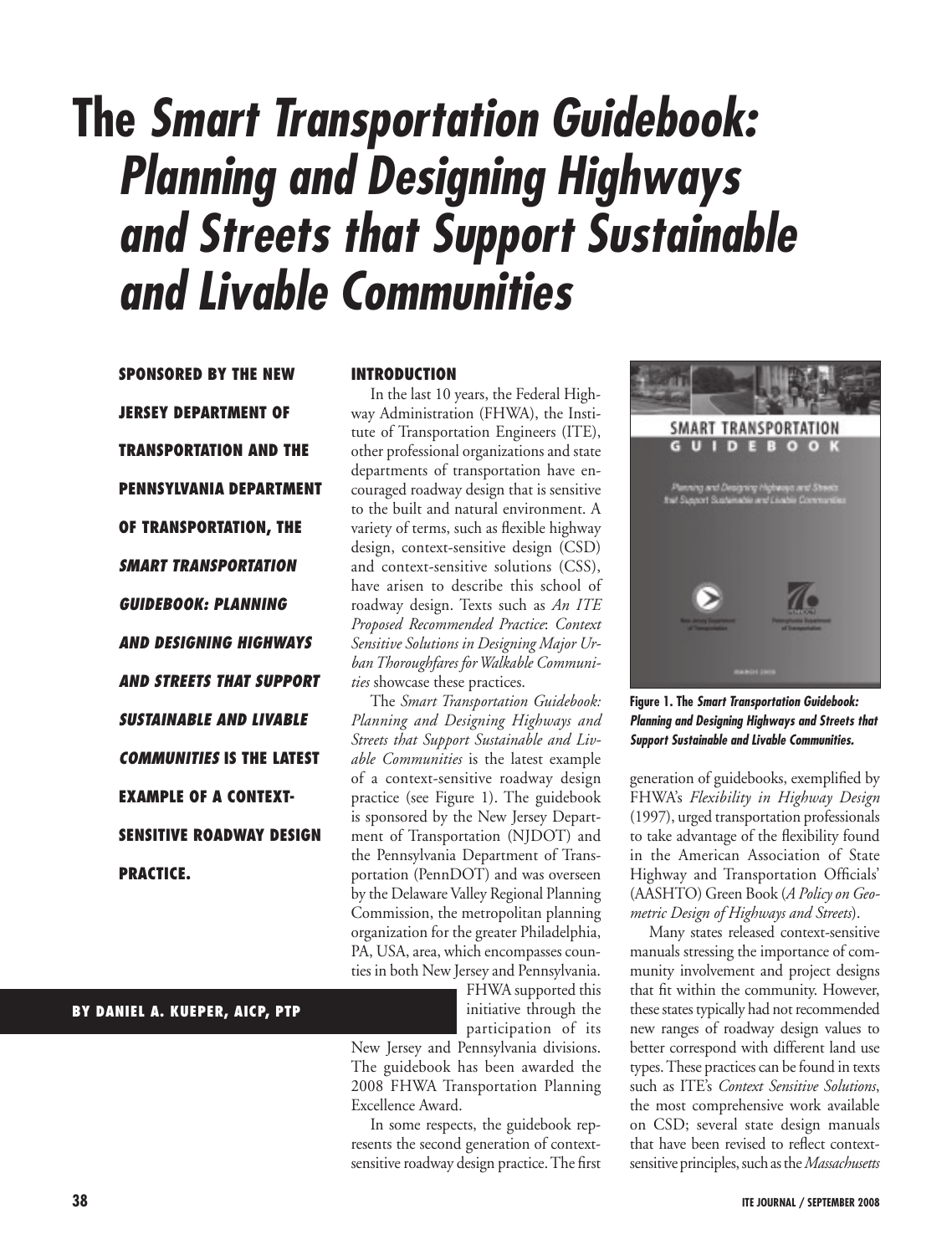### *Highway Design Manual* (2006); and now, the *Smart Transportation Guidebook.*

This feature summarizes the guidebook's approach in the following areas:

- purpose and principles;
- process;
- • organizing framework; and
- roadway and roadside design values.

Major tenets of context-sensitive road design are discussed, along with the reasons the project team chose a certain approach.

# **Purpose and Principles**

The purpose of the book is to provide guidance to those with roles in planning and designing context-sensitive roadways that support livable communities. The smart transportation principles are equally applicable to urban, suburban and rural areas. The ultimate goal is to create transportation facilities that are safe and affordable, responsive to the needs of all users and supportive of community planning goals. Design values are recommended for roadway classes from principal arterials through local streets.

Within the guidebook, the term "smart transportation" embodies six principles:

1. *Tailor solutions to the context*. The different aspects of a project's context—financial, community, land use, transportation and environmental—determine the design of the solution. Within the guidebook, *land use* is the most prominent context, because that context steers selection of design values for roadway and roadside elements as well as widely varying decisions such as the spacing of traffic signals and spacing of bus stops. However, two contexts provide the backdrop to all transportation projects. The *financial context* is an important reality, given the constrained budgets within both states. Transportation solutions that offer a high value-to-price ratio should be considered, even if they do not meet 100 percent of all identified needs. The *transportation context* refers to the role of the roadway within the overall network—a key smart transportation theme. Designers have more flexibility to design roadways

within well-connected networks, which offer greater travel options to motorists, pedestrians and bicyclists alike.

- 2. *Tailor the approach*. Although the basic steps might remain the same from project to project, the process should be customized to better fit the unique needs on each project. Everything from community involvement techniques to project performance measures can vary.
- 3. *Plan all projects in collaboration with the community.* An effective partnership between state and local governments extends beyond regular meetings and offering the community greater input into project design. Rather than simply minimizing impact, a good roadway can complement vital community planning goals. Further, the community assumes a vital role in the ability of the roadway to meet future needs. By controlling sprawl and encouraging development of a well-connected street network, the municipality can help manage traffic growth on major roadways, extending the life of the state investment.
- 4. *Plan for alternative transportation modes*. Whether by installing specific facilities (bike lanes or sidewalks) or by considering the impact on other modes (In an area with heavy pedestrian use, is adding an intersection turn lane worth longer pedestrian crossings?) the needs of pedestrians, bicyclists and transit users should be addressed in all projects.
- 5. *Use sound professional judgment*. Less emphasis should be placed on achieving the "desirable" roadway cross-section for a particular roadway type; more emphasis should be placed on assembling different roadway elements in a manner that addresses need while fitting within the context.
- 6. *Scale the solution to the size of the problem*. Especially given constrained transportation budgets in both states, projects should have a clear focus on the problem at hand. As one example, design engineers in both states described how

substandard horizontal curves on bridge approaches were regularly straightened out on past bridge replacement projects. Project teams are now making greater use of crash data to determine if a safety problem actually exists at the site. If not, a substandard curve may be left alone. In so doing, the speeds of motorists approaching the bridge will be tempered, reducing the need for a larger replacement structure.

# **Process**

It has long been recognized that CSS is as much about process as outcome; FHWA defines CSS as a "collaborative, interdisciplinary approach that involves all stakeholders." Those same values are noted in the guidebook, along with guidance intended to change the way that problems are defined, opening the door to a broader range of possible solutions and performance measures.

This change in approach is critical to a context-sensitive outcome. If project goals are defined in a manner similar to projects in the past, a study team will have limited options even if it has a wider palette of design options.

To use a common example, corridor studies may require a minimum level of service of C or D for all signalized intersections along a study corridor. If, however, the goal is presented as managing the time needed to go from point A to point B, more solutions may present themselves. The inclusion of performance measures such as corridor travel times, safety improvements, safe pedestrian crossings and cost per trip can be considered on major projects.

# **Organizing Framework**

The selection of roadway and roadside design values for a context-sensitive roadway is based upon the organizing framework of land use context and roadway type.

# *Land Use Context*

Seven land use contexts were identified for the guidebook. Similar to the "Transect" system for classifying land uses popularized by Duany Plater-Zyberk and used in ITE's *Context Sensitive Solutions*,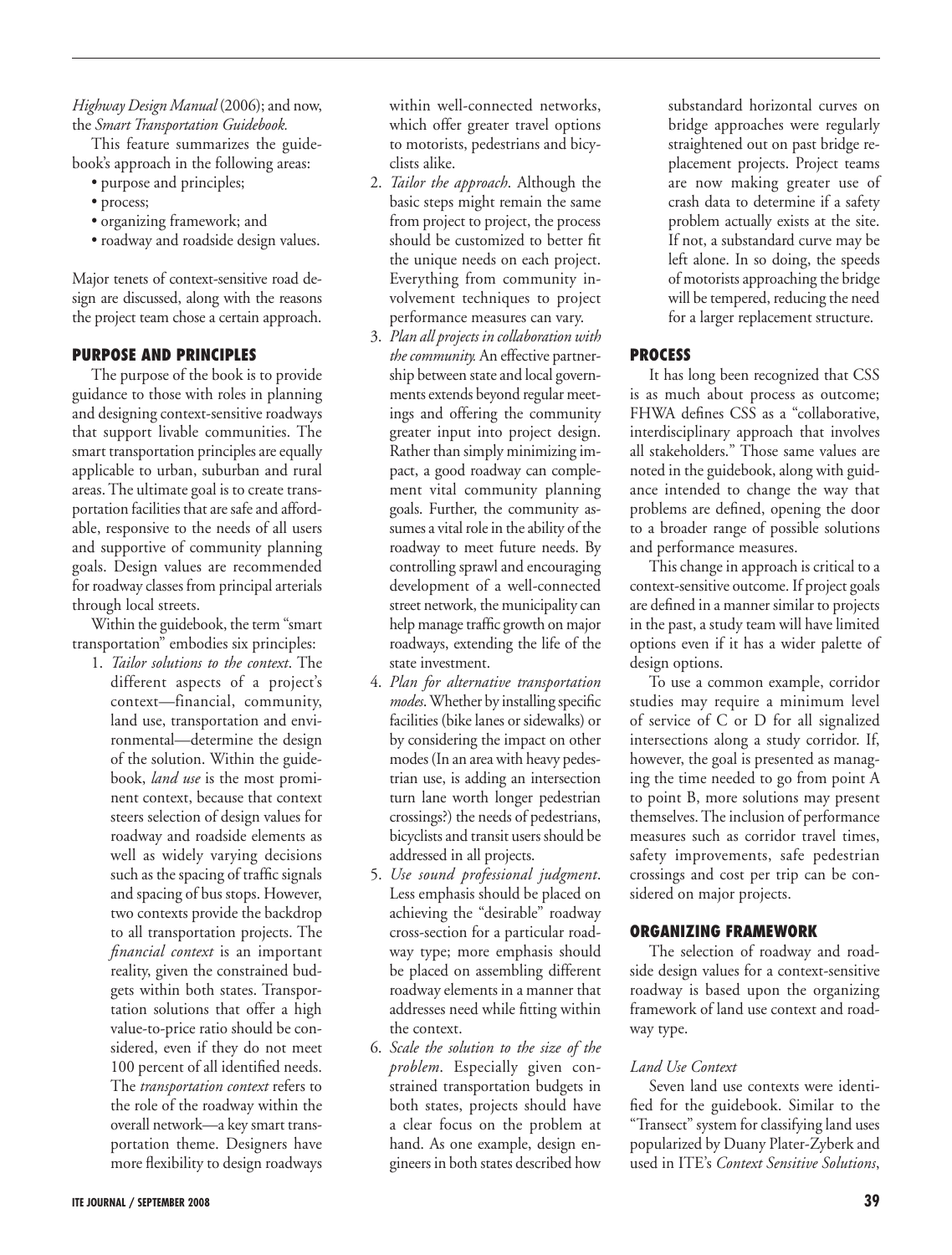|                          | <b>DOM:</b><br>an and a | \$50,000<br>通信者<br><b>DESCRIPTION</b> |                                      | <b>Though!</b>                | <b>BOOM</b><br><b>PARTIES</b><br><b><i><u>PARTICIPATE</u></i></b> |                   |                     |
|--------------------------|-------------------------|---------------------------------------|--------------------------------------|-------------------------------|-------------------------------------------------------------------|-------------------|---------------------|
|                          | Russi                   | Suburban.<br>Neighborhoad             | <b>Grantine</b><br>Combitor          | Suburban.<br><b>Continent</b> | Town/Allians<br>Notables front                                    | Town Currich      | <b>Litten Corp.</b> |
| Density Units            | 1 DUGO ac               | 1 DUIsc - 8DUisc                      | 2-30 DUAH                            | 3-20 DUNE                     | 4-30 DUIsc                                                        | 8-50 DUNIC        | 16 - 75 DUNC        |
| <b>Building Coverage</b> | <b>NA</b>               | $-20%$                                | $20% - 30%$                          | 35%.0%                        | $30h - 60h$                                                       | $50% - 70%$       | 72% - 100%          |
| Lot SizziAncs            | 20 scress               | $-80000 - 80000$ of                   | 20.000 - 200.000 sf                  | 25.000 - 100.000 sf           | 3.000 - 12.000 of                                                 | 2.080 - 20.000 uf | 28.000 - 100.000 s1 |
| Lot Frentage             | <b>ISA</b>              | 50 to 200 feet                        | 100 to \$00 feet                     | 100 to 300 feet               | $16 \pm 51$ feat                                                  | 26 to 280 feet    | 100 to 300 feet     |
| <b>Diock Dimensions</b>  | <b>HA</b>               | 400 wide or started                   | 200 mide a varies.                   | 300 wide by ranks             | $200 \text{ by } 400 \text{ ft}$                                  | 200 by 400 ft     | 200 by 400 ft.      |
| Max. Holght              | 1 to 3 shories          | 1.5 to 3 stories                      | retail -1 story:<br>office 34-states | 2 to 5 stories.               | 2 to 5 staries                                                    | 1 to 3 stories    | 3 to 60 stories:    |
| Min. Allax, Setlasck     | Verien                  | 20 to 80 foot                         | 20 加强性                               | 20 to 80 ft.                  | 10 to 20 ft                                                       | P to 20 ft.       | 日知酒作                |

**Figure 2. Land use contexts.** 

| Roadvary<br><b>Class</b> | <b>Roadway</b><br>Type | <b>Desired</b><br>Operating<br>Speed (mph) | Average Trip<br>Length imit | <b>Volume</b>    | Intersection<br>Spacing (B) | <b>Correnants</b>                                                                                                                             |
|--------------------------|------------------------|--------------------------------------------|-----------------------------|------------------|-----------------------------|-----------------------------------------------------------------------------------------------------------------------------------------------|
| Arterial                 | Regional               | 30-55                                      | 15-35                       | 10.003-40.000    | 660-1.320                   | Roadways in this category would<br>be considered "Principal Arterial" in<br>traditional functional classification.                            |
| <b>Arterial</b>          | Community              | 25-55                                      | $7-25$                      | 5.000-25.000     | 300-1.320                   | Often classified as 'Minor Arterial'<br>in traditional classification but may<br>include road segments classified as<br>"Principal Arterial." |
| Collector                | Community              | 25-55                                      | $5 - 10$                    | $5,000 - 15,000$ | 300-660                     | Often similar in appearance to a<br>community arterial. Typically classified<br>as "Major Collector."                                         |
| Collector                | Neighborhood           | 25-35                                      | 47                          | $-0.000$         | 300-660                     | Similar in appearance to local roadvays.<br>Typically classified as "Minor Collector."                                                        |
| Local                    | Local                  | 20-30                                      | es.                         | $-3,000$         | 200-660                     |                                                                                                                                               |

**Figure 3. A new roadway typology was proposed for the guidebook to give greater flexibility to designers.**

these land use contexts are arrayed in order of intensity. Unlike Transect, the study team opted for common place types, using terms like "town center" that would be easily understood in any community. As shown in Figure 2, guidelines are provided to define the context based on characteristics such as density, lot size and building coverage. However, communities should feel free to define their own contexts.

The agreement on the use of different land use contexts to guide the selection of design values is a key step in any context-sensitive guidebook. The only land use contexts recognized by the AASHTO Green Book are "urban" and "rural." In the Green Book, urban design values are used on both urban and suburban roads, even though the expectation of motorists in town centers can be very different from motorists on suburban corridors. The provision of three different urban contexts and three different suburban contexts in the guidebook enables a more precise fit for a roadway within a community.

# *Roadway Type*

The roadway type comprises the other half of the organizing framework. An important question early in the project—and one confronted on other CSD manuals was how to classify roadways. Some transportation experts have advocated revising the existing functional classification system, and a number of jurisdictions have followed through on this idea. ITE's *Context Sensitive Solutions* essentially combines function with form in its road classification system. Some professionals have called for the elimination of functional classification as a basis for design because they see this system as contributing to out-of-context roadways.

The role of the principal arterial came under particular scrutiny in this study. As stated in the Green Book, "arterials are expected to provide a high operating speed," and service to land uses "should be purely incidental" to the primary function of mobility. This emphasis on high operating speed and mobility for principal arterials creates a dilemma for roadway designers. It is common in Pennsylvania and New

Jersey towns for principal arterials to serve as the "Main Street."

The project team recognized that new town centers—viewed as a desirable smart growth goal—would take root along principal arterials in at least some cases. Even outside a town center context, low to moderate operating speeds and frequent access to adjoining land uses characterize many principal arterials in the two states. These qualities contradict the definition of principal arterials in the Green Book.

A new roadway typology was proposed for the guidebook to give greater flexibility to designers (see Figure 3). This typology retains the broad functional classification system of arterials, collectors and local streets but categorizes streets based on attributes such as desired operating speed, average trip length, volume and intersection spacing. Roadways on which regional traffic movements are a high priority are referred to as "regional" arterials, not principal. Arterials with a smaller trip length and operating speed are referred to as "community" arterials, even if their underlying classification is principal arterial. Main streets, for example, would often be found on community arterials.

The guidebook emphasizes that the new roadway typology will serve as a planning and design overlay only, and that the existing functional classification (principal arterials, etc.) would remain in place for all roadways in both states. The project team decided that from a practical perspective, it would be difficult to revisit the functional classification for roadways in both states.

The project team thus opted for a finetuning of the existing classification system and greater acknowledgment of the role of a roadway within the community rather than a complete overhaul. While it is possible to define the function of a roadway in a more comprehensive manner than found in the Green Book, that redefined function still has a key task in determining roadway design.

### **Roadway and Roadside Design Values**

Once the land use context and roadway type are determined, appropriate design values may be selected for each roadway and roadside element. In the guidebook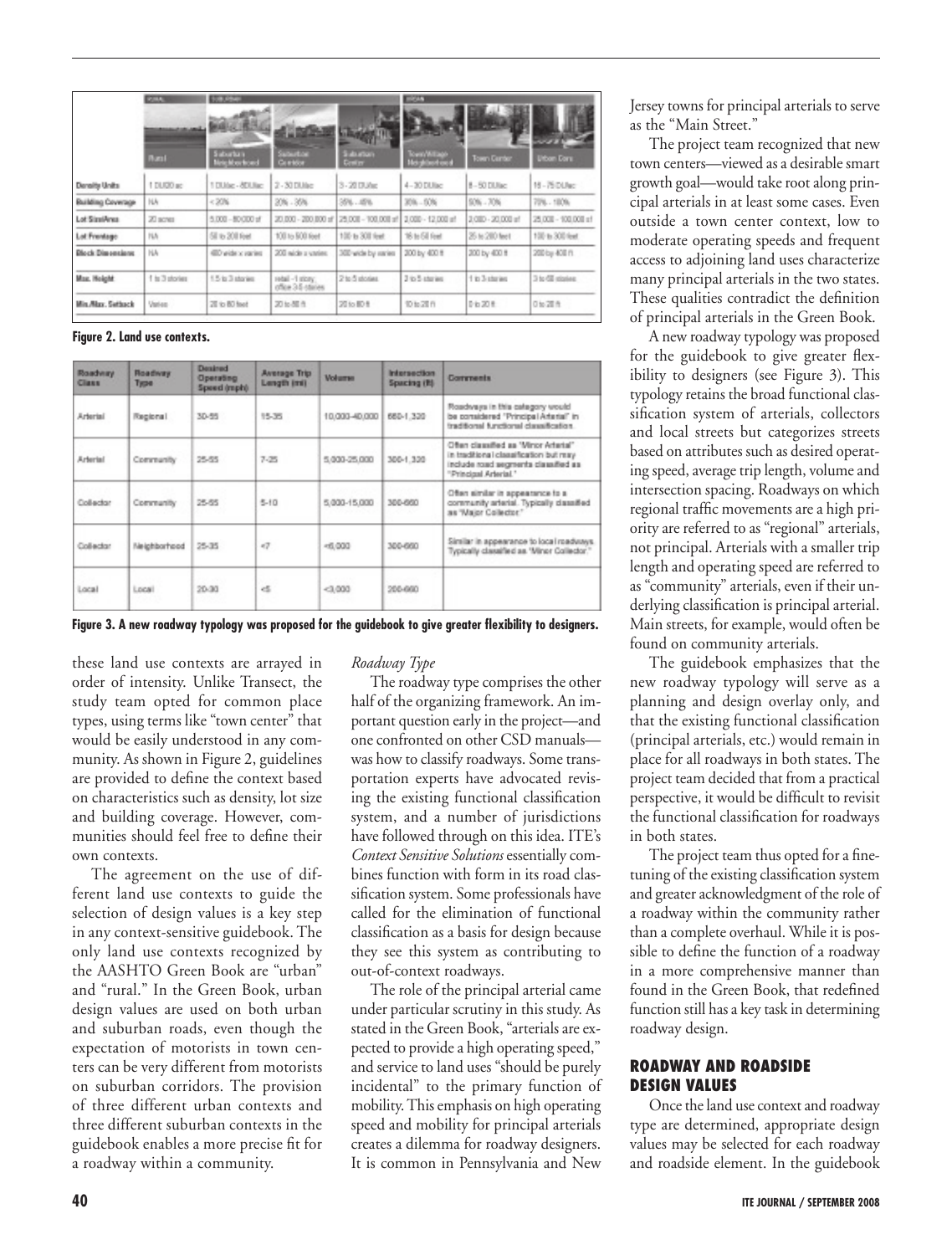there are five different roadway types and five tables. Guidance is also provided on the design for main streets. Figure 4 provides the design value matrix for the community arterial roadway type, and Figure 5 shows an example of the land use and roadway transect. The content of the design value tables is roughly similar to that found in ITE's *Context Sensitive Solutions*; that text was an important source in helping establish the range of values.

Following is a discussion of each roadway and roadside element on a community arterial:

- *Lane width*. Travel lanes may be 10 to 12 feet for most land use contexts, although a minimum of 11 feet is recommended for rural and suburban corridor contexts. The use of 10-foot lanes is a departure from the existing NJDOT and PennDOT design manuals but is in line with the Green Book, which recognizes their use on lower-speed urban streets. The choice of 14 feet for outside lanes if desired for bicyclists indicates the complexity of accommodating bicyclists in CSD. The table has three different facilities that can accommodate bicyclists—wide outside lane, paved shoulder, or bike lane—but leaves it to each project to determine the best facility for that situation.
- • *Paved shoulder*. Constructing a shoulder is not typically done on new roadways in urban areas. On the other hand, communities might wish to stripe 4- to 6-foot shoulders on urban roadways with wide travel lanes as a traffic calming measure and to better accommodate bicyclists. Some older villages in the two states rely upon shoulders to accommodate pedestrians in the absence of sidewalks.
- • *Parking lane.* The desirable parallel parking lane width is 8 feet (7 feet in constrained situations). The Green Book recommends a parking lane width of 10 to 12 feet—and 8 feet if the parking lane will not be used for travel in the future—but very few parking lanes in urban areas are 10-feet wide.
- • *Bike lane*. The standard bike lane is 5 feet, but 6-foot bike lanes are em-

|    | Community<br>Arterial           | <b>Rand</b> | Suburban<br>Neighborhood                                      | Suburban<br>Gostidas                                                    | Subarban<br>Center                                            | Town/Village<br>Neighborhood                                             | <b>TOMP/V/Rage</b><br>Genter                                            | <b>UISH CHY</b>                                        |
|----|---------------------------------|-------------|---------------------------------------------------------------|-------------------------------------------------------------------------|---------------------------------------------------------------|--------------------------------------------------------------------------|-------------------------------------------------------------------------|--------------------------------------------------------|
|    | Long Wight F                    | 11W12       | 10 to 12<br>[15 outside lane<br>Fre-freshire<br>or bike issel | <b>H to 42</b><br>110 to 15 centers<br>lans if no shoulder<br>arbie and | 受加权<br>(12) installed lane<br>if no shoulder<br>or bike lanel | 10' to 12'<br>17 E culturale laster<br>if no phoubties<br>or bike lands. | $10 \text{ to } 12$<br>[12 suitable lane<br>Froshoutlan<br>orbike lenel | 节加权<br>(10 indulatelate)<br>Froshouble<br>orbike-jaset |
|    | Panel Brosher<br><b>Video F</b> | Rt-10       | 4 10 8 8 mg<br>parking                                        | E to 10                                                                 | Elert Olive park-<br>ing or bike lane)                        | 4 h 6 (Freport-<br>ing or blue lane)                                     | IT to 5' (if no part.<br>ing or bike lane)                              | Alleg on for the AL<br>ing orbike land                 |
|    | Parking Lane <sup>1</sup>       | 166.        | T'io 8 parallel                                               | 196                                                                     | F paralet:<br>see i'2 for angled                              | T'it-li'parallel.<br>sea 7.2 for angled                                  | 7 to 8 pacoloc<br>sou 7.2 for ungled                                    | 7 to 8 paralel<br>see 7.2 for ongled                   |
| ĕΙ | <b>Eldar Long</b>               | 195.        | 5加長<br>If no d'ouble O.                                       | 5 <sub>0</sub><br>If no droubled                                        | $8 + 6$                                                       | 5.65                                                                     | $8 + 8$                                                                 | $8 + 6$                                                |
|    | <b>Skidar</b>                   | 4100        | 12 to 18, by LT.<br>6 to 8 for<br>pededirens                  | <b>世治陽細红</b><br>6'soli'lor.<br>pedestriere.                             | <b>United</b><br>6 to 8 for<br>pedeshians.                    | 12 to 18 lbs LT:<br>E to E for<br>pedeshians                             | 12 to 18 for LT.<br><b>G'iodi'ibs</b><br>pedestrans                     | 126 literit<br>6 to 8 for<br>pedestrians-tely          |
|    | Curb Ratum                      | 26 to 50    | 源加那                                                           | 28 to 50                                                                | 20 to 40                                                      | 片も面                                                                      | 节長期                                                                     | $T2 = 40$                                              |
|    | Transit Lanes                   | 30.4        | $3.56 - 4$                                                    | $344 - 4$                                                               | 344.4                                                         | 204                                                                      | $344 - 4$                                                               | 3444                                                   |
|    | Clear Submody Middle            | 104.        | s                                                             | $510 - 10$                                                              | $\overline{a}$                                                | 45H                                                                      | E to 10                                                                 | E to 16                                                |
|    | <b>Bullet</b>                   | Füll.       | E+                                                            | 5 h 10                                                                  | 本社長                                                           | 565                                                                      | $I \cup E$                                                              | 本当形                                                    |
|    | <b>Shi Distance</b>             | 166.        | NA                                                            | 10A                                                                     | 卫加之                                                           | 0.02                                                                     | 2                                                                       | z                                                      |
|    | Topy Sciences totals            | <b>ISK</b>  | s                                                             | 510                                                                     | 管复括                                                           | 持有權                                                                      | 设址统                                                                     | $10 \times 20$                                         |
|    | Desired Operating<br>& Speed    | 58          | 31.35                                                         | 35.60                                                                   | $30 -$                                                        | 25-30                                                                    | 25.30.                                                                  | $25-30$                                                |

**Figure 4. Design value matrix for the community arterial roadway type.**



| Urban Core                  | Suburban Center             | Rural             |
|-----------------------------|-----------------------------|-------------------|
| Community Arterial          | Community Arterial          | Regional Arterial |
| 2 Lanes with Left Turn Lane | 4 Lanes with Left Turn Lane | 2 Lanes           |
| $(25 \text{ mph})$          | $(35 \text{ mod})$          | (50 mph)          |

**Figure 5. Road transect from urban core to rural.**

ployed in some situations.

- *Median*. Medians built to accommodate left turns may be 12 to 18 feet but only 6 to 8 feet if needed as a pedestrian refuge.
- *Curb return*. A fairly wide range is provided for the curb return radius, recognizing that the smaller radius (15 feet) works well in many urban settings. Context-sensitive practice recommends use of the smallest radius that can reasonably accommodate large design vehicles.
- • *Travel lanes.* The typical number of travel lanes is cited, ranging from two to four.

The roadside is divided into three zones:

• *Clear sidewalk width*—part of the sidewalk unhindered by street furniture (such as lamp posts, waste containers and hydrants). A wide range of 6 to 14 feet is recommended for busy urban contexts and a minimum of 5 feet for less traveled roadways.